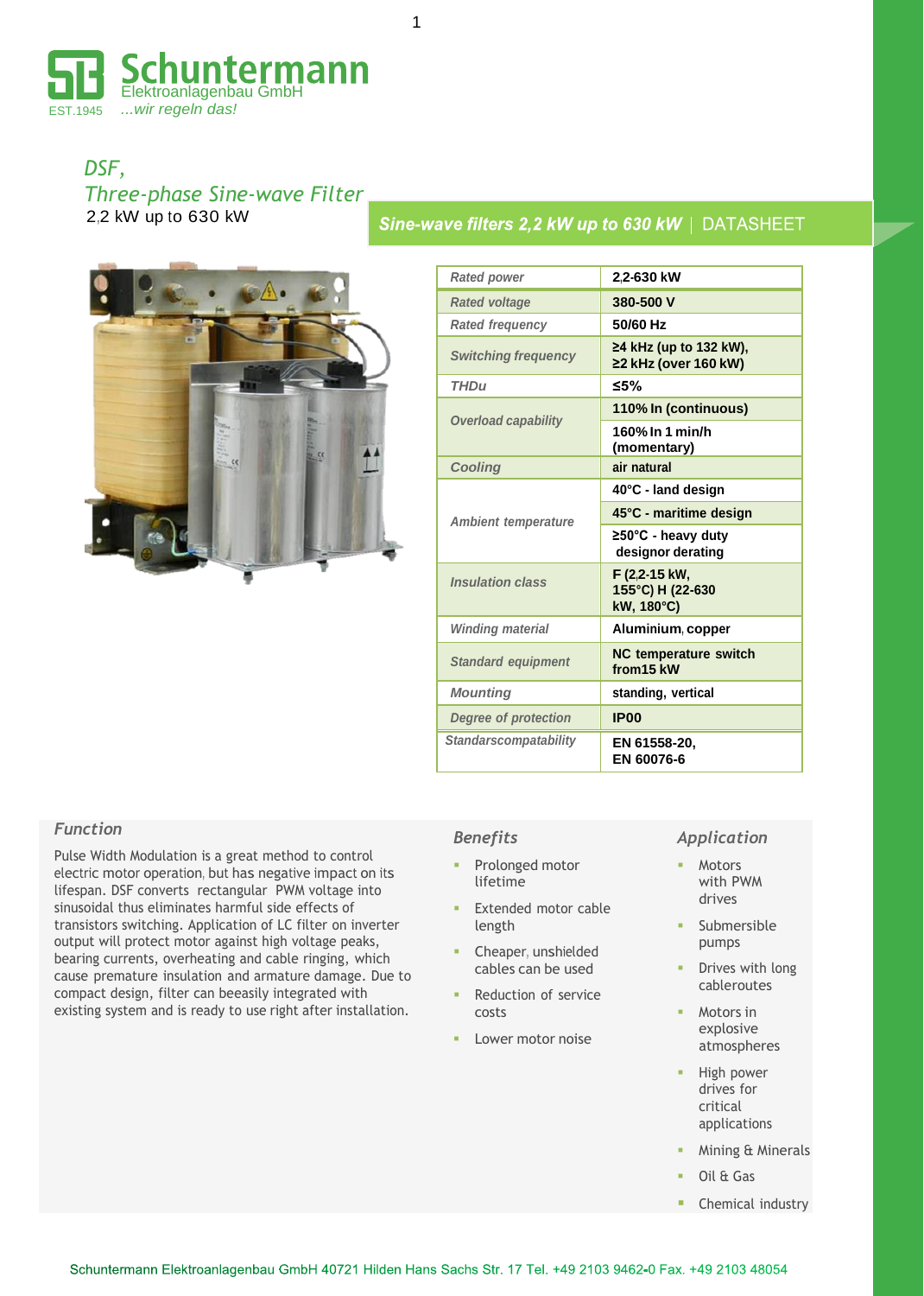

# *Typical application schematic*



FREQUENCY CONVERTER

SINE-WAVE-FILTER

**MOTOR** 

# *Dimensions Execution A, B, C*

*380-500V 50/60Hz*

| No.            | Type of filter   | Inductance | Current | fkmin                   | Winding<br>material | $\mathbf{L}$ | $\overline{B}$ | H    | $\boldsymbol{d}$ | e    | f         | Weight | <b>Execution</b> |
|----------------|------------------|------------|---------|-------------------------|---------------------|--------------|----------------|------|------------------|------|-----------|--------|------------------|
|                |                  | [mH]       | [A]     | [kHz]                   |                     | [mm]         | [mm]           | [mm] | [mm]             | [mm] | [mm]      | [kg]   |                  |
| $\mathbf{1}$   | DSF-2,2kW        | 8,5        | 5,5     | 4                       | Cu                  | 125          | 142            | 191  | 100              | 55   | 4x(5x8)   | 3,6    | А                |
| $\overline{2}$ | DSF-3kW          | 7,0        | 7,5     | $\overline{4}$          | Cu                  | 155          | 149            | 194  | 130              | 57   | 4x(8x12)  | 5,2    | А                |
| 3              | DSF-4kW          | 7,3        | 10      | $\overline{4}$          | Cu                  | 155          | 162            | 194  | 130              | 72   | 4x(8x12)  | 6,8    | А                |
| $\overline{4}$ | DSF-5,5kW        | 4,5        | 13      | $\overline{4}$          | Cu                  | 195          | 156            | 218  | 173              | 82   | 4x(8x11)  | 10     | A                |
| 5              | DSF-7,5kW        | 3,4        | 17      | $\overline{4}$          | Cu                  | 208          | 157            | 238  | 173              | 85   | 4x(8x11)  | 13     | А                |
| 6              | DSF-11kW         | 2,4        | 24      | $\overline{4}$          | Cu                  | 209          | 171            | 238  | 173              | 95   | 4x(8x11)  | 16     | A                |
| $\overline{7}$ | DSF-15kW         | 1,8        | 32      | $\overline{\mathbf{4}}$ | Cu                  | 240          | 184            | 267  | 198              | 115  | 4x(11x29) | 22     | А                |
| 8              | DSF-18,5kW       | 1,5        | 38      | $\overline{4}$          | Cu                  | 240          | 199            | 267  | 198              | 129  | 4x(11x29) | 25     | A                |
| 9              | DSF-22kW         | 1,3        | 46      | 4                       | Cu                  | 261          | 197            | 284  | 198              | 126  | 4x(11x29) | 31     | А                |
| 10             | DSF-30kW         | 0,95       | 60      | $\overline{4}$          | Cu                  | 300          | 239            | 334  | 240              | 133  | 4x(11x15) | 37     | А                |
| 11             | DSF-37kW         | 0.80       | 72      | 4                       | Cu                  | 300          | 252            | 334  | 240              | 145  | 4x(11x15) | 44     | А                |
| 12             | DSF-45kW         | 0,64       | 90      | $\overline{4}$          | Cu                  | 300          | 275            | 334  | 240              | 160  | 4x(11x15) | 50     | A                |
|                | DSF-55kW         | 0,53       | 110     | $\overline{4}$          | Cu                  | 342          | 296            | 315  | 300              | 142  | 4x(11x21) | 60     | B                |
| 13             |                  |            |         |                         | Al                  | 340          | 313            | 311  |                  | 162  |           | 58     | B                |
| 14             | DSF-75kW         | 0,40       | 150     | $\overline{4}$          | Cu                  | 349          | 313            | 314  | 300              | 152  | 4x(11x21) | 72     | B                |
|                |                  |            |         |                         | Al                  | 352          | 309            | 312  |                  | 172  |           | 67     | B                |
| 15             | DSF-90kW         | 0,32       | 180     | 4                       | Cu                  | 346          | 331            | 346  | 300              | 162  | 4x(11x21) | 85     | B                |
|                |                  |            |         |                         | Al                  | 343          | 330            | 342  |                  | 192  |           | 84     | B                |
| 16             | DSF-110kW        | 0,28       | 210     | $\overline{4}$          | Cu                  | 353          | 358            | 315  | 300              | 182  | 4x(11x21) | 94     | B                |
|                |                  |            |         |                         | $\mathsf{Al}$       | 347          | 363            | 375  |                  | 192  |           | 92     | B                |
| 17             | <b>DSF-132kW</b> | 0,22       | 260     | $\overline{4}$          | Cu                  | 420          | 367            | 380  | 370              | 173  | 4x(13x18) | 109    | B                |
|                |                  |            |         |                         | Al                  |              | 387            | 408  |                  | 193  |           | 110    | B                |
| 18             | <b>DSF-160kW</b> | 0,18       | 320     | $\mathbf{2}$            | Cu                  | 490          | 407            | 509  | 430              | 218  | 4xM12     | 178    | $\mathsf C$      |
|                |                  |            |         |                         | $\mathsf{Al}$       |              | 469            | 548  |                  | 238  |           | 181    | $\mathsf C$      |
| 19             | DSF-200kW        | 0,18       | 400     | $\mathbf{2}$            | Cu                  | 490          | 491            | 548  | 430              | 238  | 4xM12     | 212    | $\mathsf{C}$     |
|                |                  |            |         |                         | Al                  |              | 515            | 617  |                  | 258  |           | 226    | $\mathsf C$      |
| 20             | <b>DSF-250kW</b> | 0,15       | 500     | $\overline{2}$          | Cu                  | 550          | 394            | 561  | 490              | 248  | 4xM12     | 242    | $\mathsf{C}$     |
|                |                  |            |         |                         | Al                  |              | 419            | 561  |                  | 268  |           | 248    | $\mathsf{C}$     |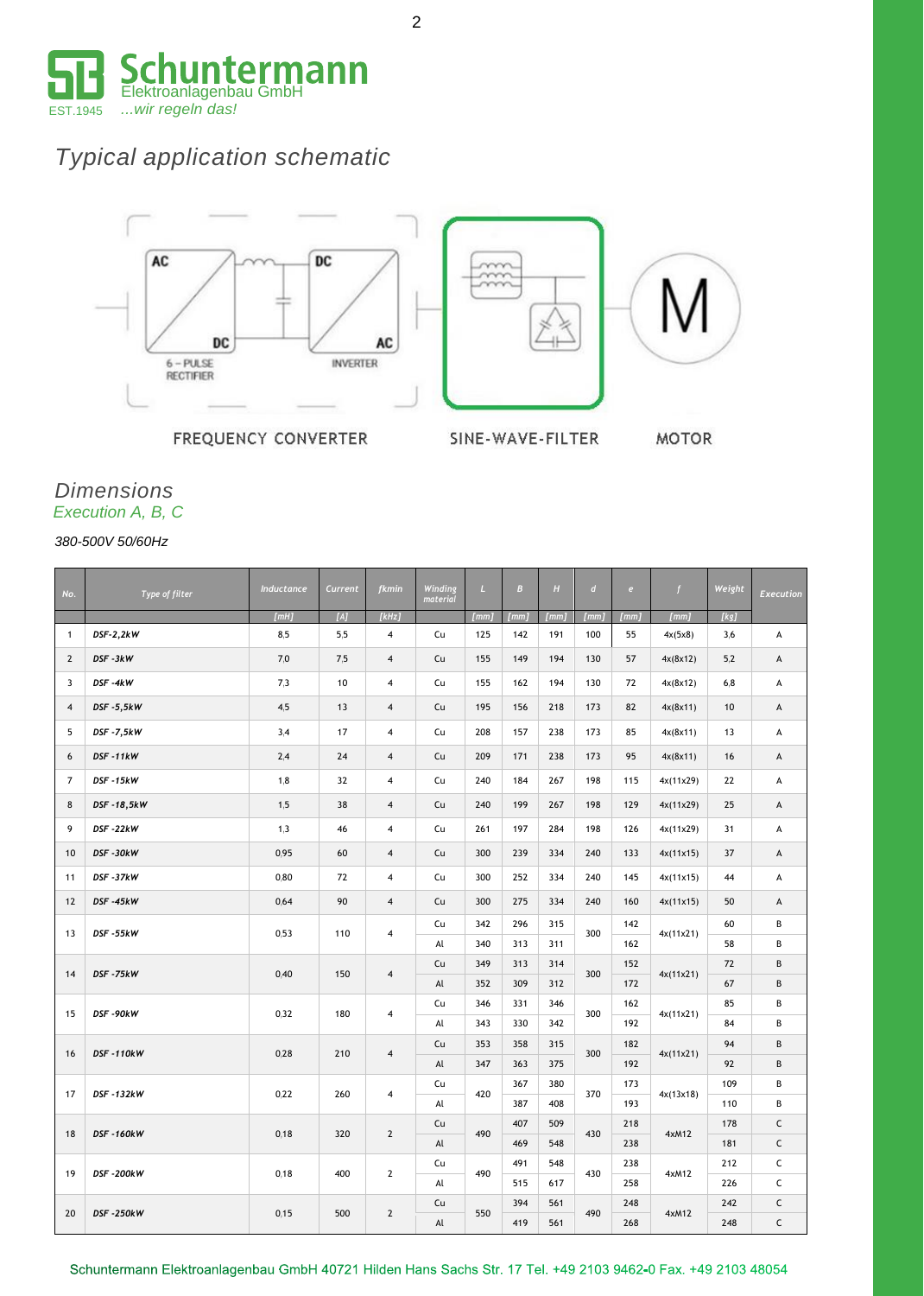

# *Execution D*

# *380-500V 50/60Hz*

| N              | Type of        | <b>Inductan</b><br>ce | Curre<br>$n_{\tau}$ | $f$ $k$<br>min | Winding       | $\mathbf{L}$              | B                     | H                              | $\overline{d}$                   | e                       |           | Weig<br>ht |                                | B                       | H                       | $\overline{d}$      | e                            |                            | Weig<br>ht |
|----------------|----------------|-----------------------|---------------------|----------------|---------------|---------------------------|-----------------------|--------------------------------|----------------------------------|-------------------------|-----------|------------|--------------------------------|-------------------------|-------------------------|---------------------|------------------------------|----------------------------|------------|
|                | <i>filter</i>  | [mH]                  | [A]                 | IkH<br>$z$ ]   | material      | [ <sub>m</sub> ]<br>$m$ ] | [ <i>m</i> ]<br>$m$ ] | [ <i>m</i> ]<br>m <sub>l</sub> | $\mathfrak{m}$<br>m <sub>l</sub> | $\mathfrak{m}$<br>$m$ ] | [mm]      | [kg]       | $\mathbf{m}$<br>m <sub>l</sub> | $\mathfrak{m}$<br>$m$ ] | $\mathfrak{m}$<br>$m$ ] | [mm]                | $\sqrt{m}$<br>m <sub>l</sub> | [mm]                       | [kg]       |
| $\overline{1}$ | DSF -<br>315kW | 0,10                  | 600                 | $\overline{2}$ | Cu            | 550                       | 419                   | 633                            | 490                              | 258                     | 4xM       | 269        | 620                            | 300                     | 320                     | 570/49<br>0/<br>430 | 270                          | 12x(11x<br>15)             | 17         |
|                |                |                       |                     |                | Al            |                           | 444                   | 688                            |                                  | 278                     | 12        | 281        |                                |                         |                         |                     |                              |                            |            |
| $\overline{2}$ | DSF -          | 0,12                  | 660                 | $\overline{2}$ | Cu            | 550                       | 427                   | 634                            | 490                              | 278                     | 4xM       | 313        | 620                            | 300                     | 320                     | 570/49<br>0/<br>430 | 270                          | 12x(11x<br>15)             | 17         |
|                | 355kW          |                       |                     |                | Al            |                           | 425                   | 688                            |                                  | 298                     | 12        | 314        |                                |                         |                         |                     |                              |                            |            |
| 3              | DSF -<br>400kW | 0,105                 | 750                 | $\overline{2}$ | Cu            | 690                       | 427                   | 668                            | 590                              | 238                     | 4xM<br>12 | 359        | 640                            | 300                     | 320                     | 570/49<br>0/<br>430 | 270                          | 12x(11x<br>15 <sub>1</sub> | 19         |
|                |                |                       |                     |                | Al            |                           | 425                   | 772                            |                                  |                         |           | 343        |                                |                         |                         |                     |                              |                            |            |
| $\overline{4}$ | DSF -<br>500kW | 0,085                 | 900                 | $\overline{2}$ | Cu            | 690                       | 460                   | 668                            | 590                              | 258                     | 4xM       | 414        | 475                            | 400                     | 320                     | 430/37<br>0/<br>310 | 370                          | 12x(11x<br>15)             | 23         |
|                |                |                       |                     |                | $\mathsf{Al}$ |                           | 458                   | 772                            |                                  |                         | 12        | 392        |                                |                         |                         |                     |                              |                            |            |
| 5              | DSF -<br>560kW | 0,077                 | 1000                | $\overline{2}$ | Cu            | 720                       | 487                   | 694                            | 620                              | 278                     | 2xM<br>16 | 486        | 640                            | 400                     | 320                     | 590/49<br>0/<br>430 | 370                          | 12x(11x<br>15)             | 26         |
|                |                |                       |                     |                | Al            |                           | 484                   | 793                            |                                  |                         |           | 446        |                                |                         |                         |                     |                              |                            |            |
|                | DSF -<br>630kW | 0,07                  | 1100                |                | Cu            | 720                       | 530                   | 694                            | 620                              | 298                     | 2xM<br>16 | 550        | 640                            | 400                     |                         | 590/49              |                              | 12x(11x                    | 28         |
| 6              |                |                       |                     | $\overline{2}$ | Al            |                           | 527                   | 793                            |                                  |                         |           | 503        |                                |                         | 320                     | 430                 | 370                          | 15)                        |            |



 *Execution C* 





# *Execution A Execution B*





3